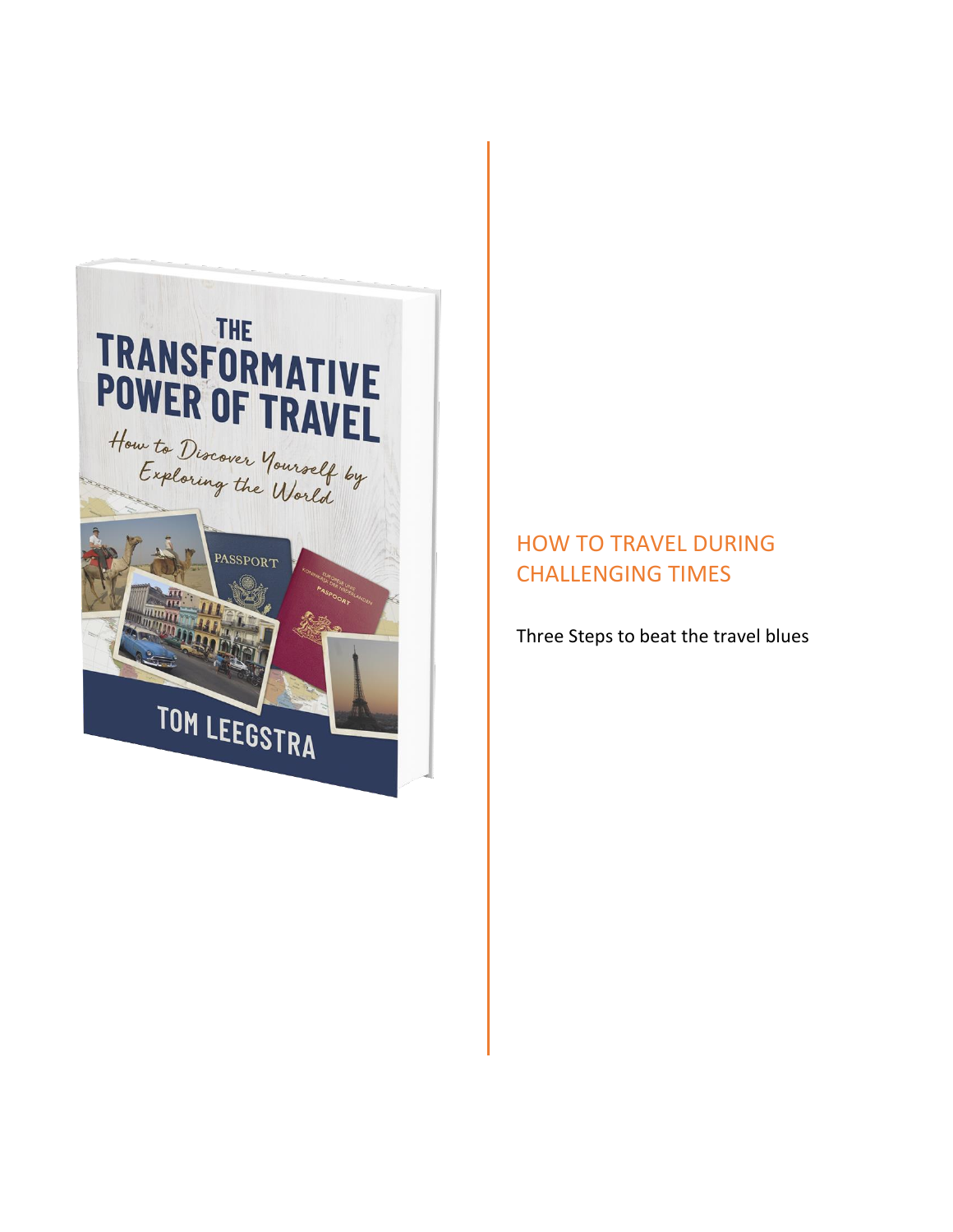### INTRODUCTION

Travel and exploration can be quite an undertaking. Planning, Preparing and taking the step to immerse ourselves into an adventure with all its incredible challenges. Yet, travel continues to attract and hold us, the adventurers of this world into its endless grasp of curiosity. With all it's amazing benefits, we seek that thrill. We seek that sense of adventure. Not travelling is making us feel caged, trapped and boxed in. We need travel to escape the normality of life, it's deadly routines and habits. It speaks to our souls. An inescapable feeling entraps us.

By being in the middle of a major pandemic, or in other challenging times, the idea of not travelling can be quite torturous for us. We can get fidgety, annoyed and frustrated. And if that wasn't enough struggle already, social unrest and a less than stable pollical climate is creating its own turmoil outside of us in the Environment.

Not the easiest of times to take our next adventure. We may become discouraged or fearful to take the step to travel and explore the marvelous world around us.

Fortunately, despite these hurdles, this does not have to stop us from exploring. There are opportunities available to us, the wanderers of the world, to take the journeys we so long to have. All we need is some steps and concrete ideas to help us get over that hurdle, real or imagined.

Below are 3 steps designed to get your mind right, emotions right and to guide you into an action-oriented state to help you take your next trip, along with a bonus - 3 ideas you can implement to explore locally close to your home in case of ongoing restrictions.

### STEP 1. GET YOUR MIND RIGHT

Early in the pandemic, I felt sorry for myself that I could not travel to Europe and that I had to cancel my planned trips to Peru and Africa as well. I was longing to go to these destinations for the longest time, and now I found out that I could not go at this time. I started to feel sorry for myself and felt frustrated.

I concluded quite simplistically that this was the end of travel for me. This may sound strange to you, but this is what the mind tends to do, it can oversimplify when you don't pay attention. It's easy to make incorrect assumptions and conclusions. Instead of asking myself powerful questions, my mind went to work and dramatized outcomes based on information provided, which was mostly garbage provided by the environment around me (news, people that were fearful, etc)

But what if I had questioned my mind? What if I would have asked myself "Is that really true?" and "What evidence do I have to support that claim?". I would have found that it was not as dramatic as I had thought at first. I would have found out that I could also travel locally to places I wanted to visit for the longest time, but I had not too because I wanted to visit far away destinations first.

Once I got my mind right, I decided to explore places close to us. I ended up taking an amazing road trip to visit Yellowstone National Park, which was breathtaking. I may have not visited if it was not for the pandemic. What thoughts do you have around the pandemic, or the environment that do not serve you? What incorrect conclusions may you be drawing?

**In summary,** Unfavorable circumstances don't mean it's the end of the world for exploring, adventures and travel. Question yourself and your thinking constantly. Here are some sample questions you can ask yourself to question the validity of your thoughts and assumptions.

**Mindset questions:** Ask yourself "what is great about this?"," what new opportunities does this create for me?", "what new doors opened up that were previously closed?"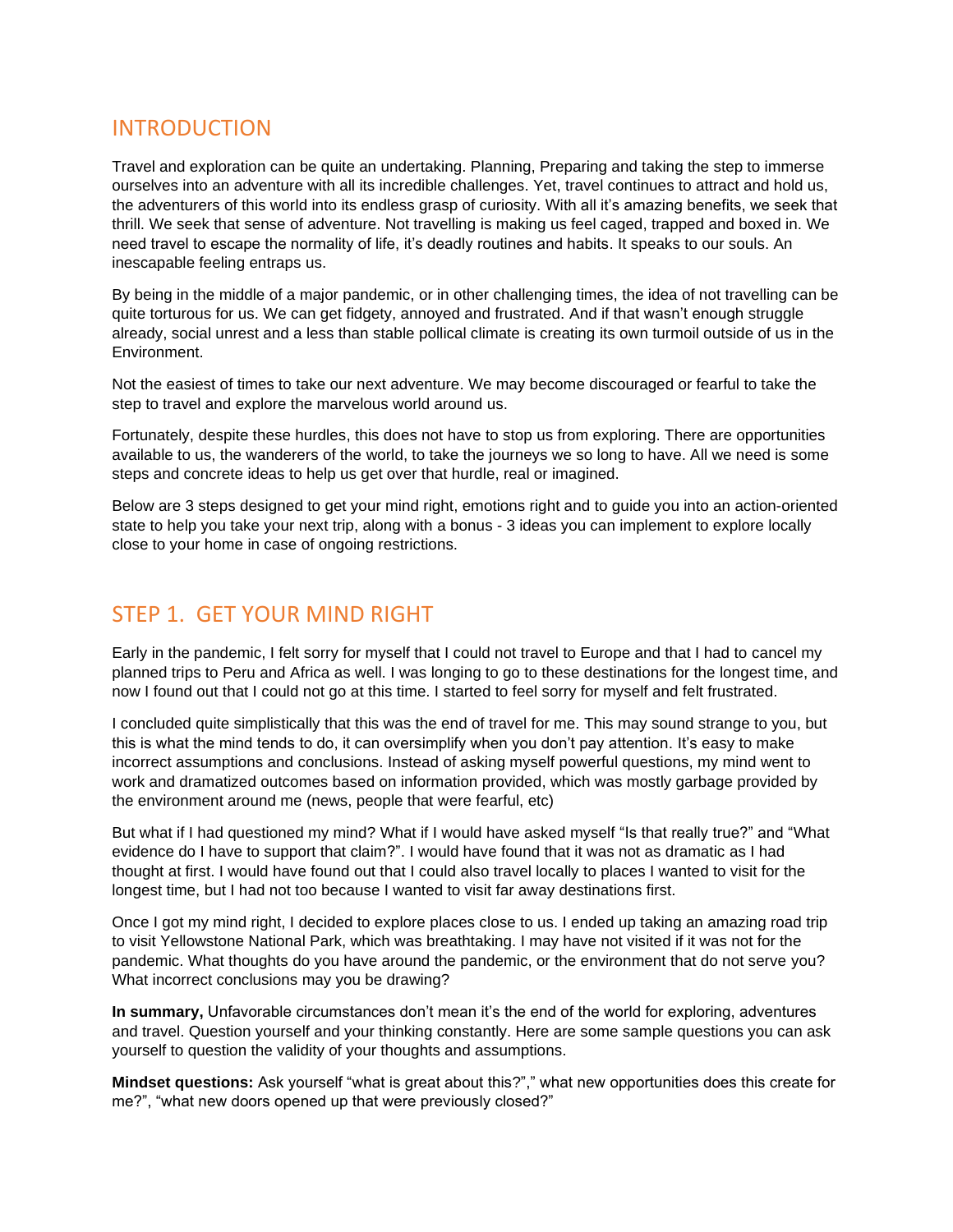**Action step**: Make a list of 10 places that are in a 0-10-mile radius from where you live. Visit one of them each week. Then, make a list of 10 places that are in a 10-50-mile radius from where you live. Visit one of those places each week. Then do the same for a 50-200-mile radius. You get the point. Enjoy your adventures! Bonus: Explore 10 items in your own house. Every day objects. Discover something new.

## STEP 2. CHECK IN WITH YOUR FEELINGS

With not being able to go out early in the pandemic, I felt frustrated, angry, depressed. I wanted to go out so badly. Yet, it felt such a large hurdle to go and do anything. And instead of checking in with myself and accepting my feelings, I did the next best thing that I could think of at the time: Complain, Moan, Whine about how bad everything was and how the whole world was against me.

The mind and body work quite closely together, and we intuitively know this. But, how often do we check in with our feelings? How often do we scan our body consciously to understand what may be energy blocks caused by our thoughts? In his great book, the body keeps the score, Bessel van der Kolk, M.D. explains how traumatic experiences are stored in the body in great depth and how we can overcome some of those events. Thus, as a result we need to consciously check in with our body to understand where some of those past traumas or issues are still 'hanging around'.

I've found that in normal conditions, it's relatively easy for me to check in with my feelings and see how am I doing by scanning my body, but in the first few weeks of the pandemic, I found myself whining and complaining, and focusing attention in places outside of myself, rather than inside myself. Thus, reinforcing my thoughts of not being able to travel and explore. My body was reinforcing my mental state.

Recently, By simply sitting with my feelings and asking myself "what is my body telling me" I was able to deeply connect with some past issues that raised to the surface because I could no longer escape them by changing environments physically, or mentally. Sometimes not being able to travel externally allows us to travel deeper internally, to our hearts and if you believe in your soul, to deeply connect with ourselves.

In my #1 bestselling book "The Transformative Power of Travel", I explain how travel puts you often in this environment where you need to change and adapt quite rapidly. Yet sometimes, the environment itself is not changing, which forces you to have change your approach. In this case, I had to change my desire to escape my uncomfortable feelings and emotions, to being ok to sit with them, and talk them through with my coach. Feelings of being trapped and not being able to 'escape' from the new normal was what was holding me back from accepting my emotions in the new environment and made it easier for me to adapt.

**In summary**, take the time to explore and get connected to your emotions. Learn to use them for you, not against you and holding you back from moving forward. If you do desire to experiment with this, feel free to reach out to me and I am more than happy to explore those feelings with you.

**Hearth questions: "**What is my body telling me?", "What [emotions/feelings](https://www.cnvc.org/training/resource/feelings-inventory) is this bringing up for me?", "Which [needs](https://www.cnvc.org/training/resource/needs-inventory) are going unmet?", Why do I allow myself To feel this way?". "How do I want to feel?"

**Action step:** Take three deep breaths. Notice where you may feel tension in your body. Scan your body slowly, from the top of your head, your facial muscles, your throat, neck, shoulders, chest, back, hips, thighs, calf muscles, feet, and toes. What do you notice? Where do you feel tension? Breathe into those spots. Visualize a bright golden light making it through your body, from the top of your head, through those spots that may be tensed, and release into it. Do this 3 times a day and see how your thoughts may shift along with it. When you are in a relaxed state, it's also easier to make decisions and take actions.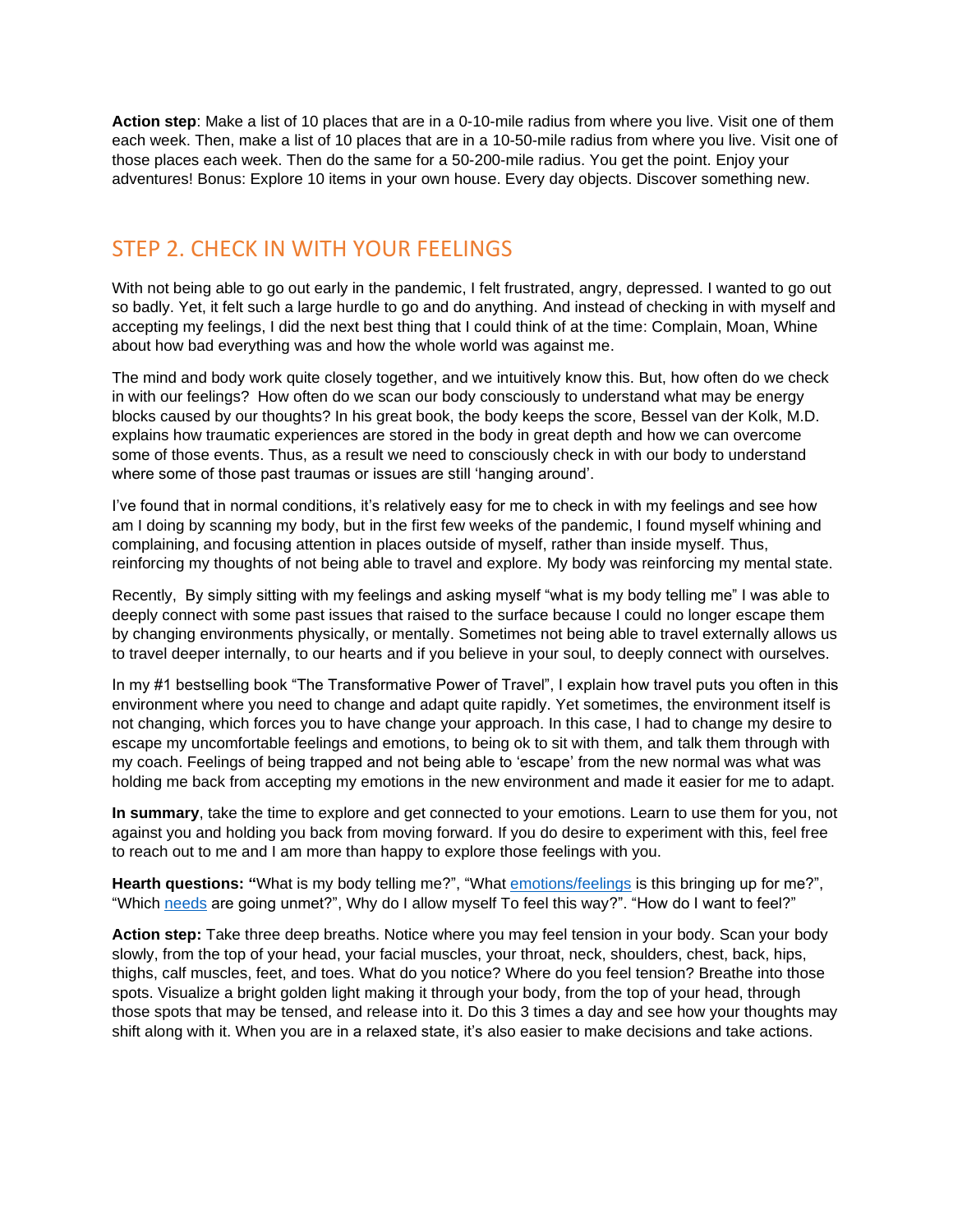## STEP 3. TAKE ACTION

I can spend hours and hours without even being aware with thoughts in my mind about what could be, or must be, or need to be. I do this, despite finding this extremely counterproductive. I usually don't feel any better, and most of the time I feel worse. For example, early in the pandemic, I had a hard time working out at the house. I would tell myself this is not a gym, it's hard, it's not the same, it's not as fun, I miss the people around me and much more. While this may not be directly related to travel, the same can be applied to exploring locally and tell yourself it's not the same, it's not as easy, and other non-productive thoughts that inhibit you from discovering magic all around you.

It was not until I started to do even a 1-minute activity, that these thoughts dissipated. The moment I started acting, my thoughts automatically moved to the background. I no longer questioned all the things that were not working, I instead focused on what I could do. I moved from a victim mindset, to a victor mindset. But I didn't get there by thinking, I got there by doing.

Ask yourself "What is one step you can take today to explore something locally?" and then do this immediately. Reframing your words can also help. Instead of telling yourself "I need to" try reframing it to "I chose to". Alternatively, you may also want to explore telling yourself "Let's start by" instead of "I need to finish". Often, we use words that have a negative emotion associated with them. For example, we may relate it to a time where someone told us, like a parent or teacher something that we had to do. We came to resist to do this and thus if we talk to ourselves this way, it may bring that back without full realization that this is happening. Tell yourself I chose to explore this new road close to my house for 5 minutes. Or Let's start by walking to a park close to my house.

**Action questions: "**What am I willing to do?", "What am I unwilling to do?", "I chose to…", "Let's start…".

**Action step:** Acting is like building a muscle. You can teach yourself to act, simply by taking action. Depending on your personality, and where you are in your life it may not be as easy for you to act. Acting, is making decisions. Fear can get in the way of acting, therefore practice sticking to the three second rule.

The three second rule tells us to only give yourself three seconds to act. With only three seconds to work with, you're not giving yourself enough time to overthink things. If you no longer must get over any mental hurdles or make any decisions (should I talk to this person?) it's easier for your brain to simply act. Bonus: Make 3 decisions you've procrastinated on this week using the reframe technique.

### BONUS: IDEAS TO IMPLEMENT TO EXPLORE LOCALLY

While it's great to get your mind right, your heart right and building the muscles to take action, you may need some motivation or ideas to get started. Below are three of my personal favorites that I use to explore during challenging times. I look forward to hearing your own ideas!

#### **Idea 1 – Visit a specialty market**

A great way to explore a different country is by exploring its foods and cuisine's. But what if you can't go? How can you still get a little bit of faraway close by? The answer: Visit a local specialty market. You are instantly transported into a different continent, and different countries.

Taking the time to explore different foods, produce, packaged foods with different languages instantly move you into a brand-new world, full of options and possibilities. Some markets even have a little bookstore or stationery to explore. See what differences exist to what you're used to. What are some of the differences you find? How about similarities? Or oddities you do not yet understand?